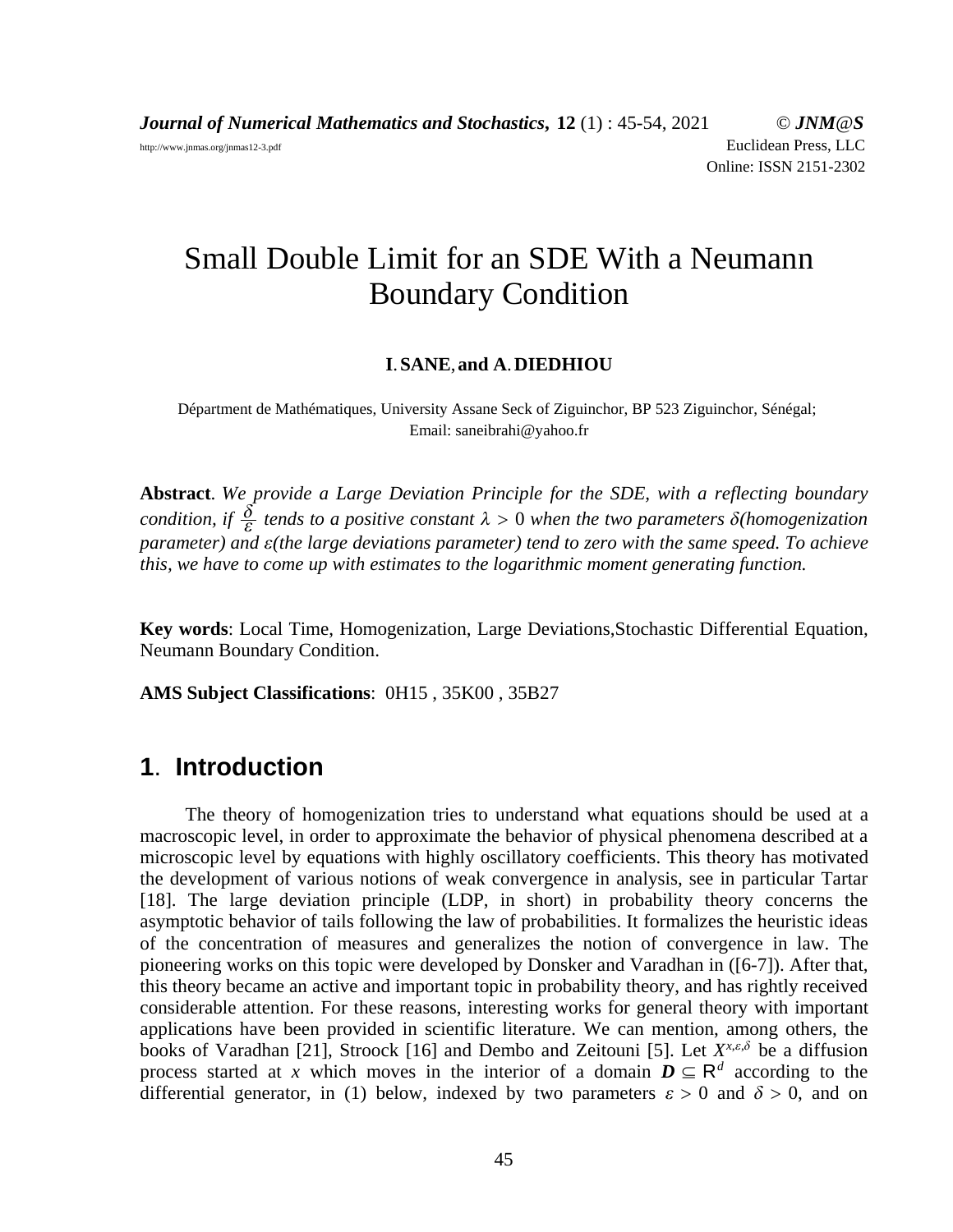reaching the smooth boundary  $\partial D$  of  $D$  is reflected instantaneously in the direction  $\gamma$ , where  $\gamma$ is a smooth vector field directed strictly into the interior of *D*. The combined effects of homogenization and LDP in a behavior solution SDE with Reflecting boundary condition consists in computing the limit as  $\varepsilon, \delta \to 0$  of  $\varepsilon \log P\{X^{x,\varepsilon,\delta} \in B\}$ , where *B* is a Borel subset of  $C_x([0,T],\overline{D})$ , the set of continuous functions on [0, *T*] with  $\overline{D}$ -values which take *x* at zero.

This problem has been studied for diffusion processes in the case of  $D = R^d$  and  $\partial D = \emptyset$  by [3]. In [9], the authors generalize [5]'s work and have focused on LDP to SDE depending on two parameters in order to explicit the rate function and as applications to wave-front propagation by comparing the relative rate between the parameters (three regimes). Next [4], we established LDP occurring in Homogenization theory. This result can be seen as a generalization of the coupling of LDP and homogenization (first regime) studied in [9] in the cases of SDE with reflection at the edge. In this work we suppose that the homogenization parameter converges (to zero) faster than the parameter of viscosity LDP. The difficulty encountered in this case is to calculate the logarithm of the moment of order n of the local time at the edge of the domain. The aim of this article is to pursue the same program for Neumann-type boundary condition thanks to some early works on SDE with reflecting condition [4]. Here we consider only the second regime, [9], when the two parameters  $\delta$ (homogenization parameter) and  $\epsilon$ (the large deviations parameters) tend to zero with the same speed. Indeed in this case the logarithm moment generating function of  $X^{x,\varepsilon,\delta}$ , noted  $g_{T,x}^{\varepsilon}$ below,may not have and explicit value limit. Thanks to [2],we overcome this challenge by using the superior and inferior limits of the function  $g_{T,x}^{\varepsilon}$ .

#### 1.1 **Assumption and definition**

Let  $(\Omega, F, P)$  be a probability space on which a d-dimensional Brownian motion  $(B^1,\dots, B^d)$  is defined  $\langle \dots \rangle$  is the standard euclidean inner product on  $\mathbb{R}^d$ ; let  $\|\cdot\|$  be the associated norm. Also let  $T^d$  be the d-dimensional torus of size 1 and  $C^{\infty}(E, F)$  be the space of absolute continuous mapping from *E* to *F*; let  $\|\cdot\|_{C^{\infty}(E,F)}$  be associated supremum norm. Also we define  $P^d$  as the collection of all probability measure on  $T^d$ . We consider a new defined parameter  $\delta = \delta_{\epsilon}$ 

**Definition 1.1.** Let  $X^{x,\varepsilon,\delta_{\varepsilon}}$  be a  $\overline{D}$ -valued random variable and let  $P_{\varepsilon,\delta_{\varepsilon}}$  denote its distribution on the Borel subsets of  $\overline{D}$ , that is,  $P_{\varepsilon,\delta_{\varepsilon}}(A) = P(X^{x,\varepsilon,\delta_{\varepsilon}} \in A)$ . The family  $\{X^{x,\varepsilon,\delta_{\varepsilon}}; \varepsilon \ge 0\}$  satisfies a *large deviation principle* (LDP) if there exists a lower semicontinuous function  $I : \overline{D} \rightarrow [0, +\infty]$  such that

The paper is organized as follows. In section 2, after this introduction, we recall some adaptations by coupling homogenization and LDP for a reflected diffusion process with periodic coefficients. In section 3, we give the main result on this LDP.

### **2**. **Statement of the Problem**

Here, we state some analogue adaptations from [17] which we will use in the rest of the paper. Let  $\{D = (x_1, \ldots, x_d) \in \mathbb{R}^d, x_1 > 0\}$  and let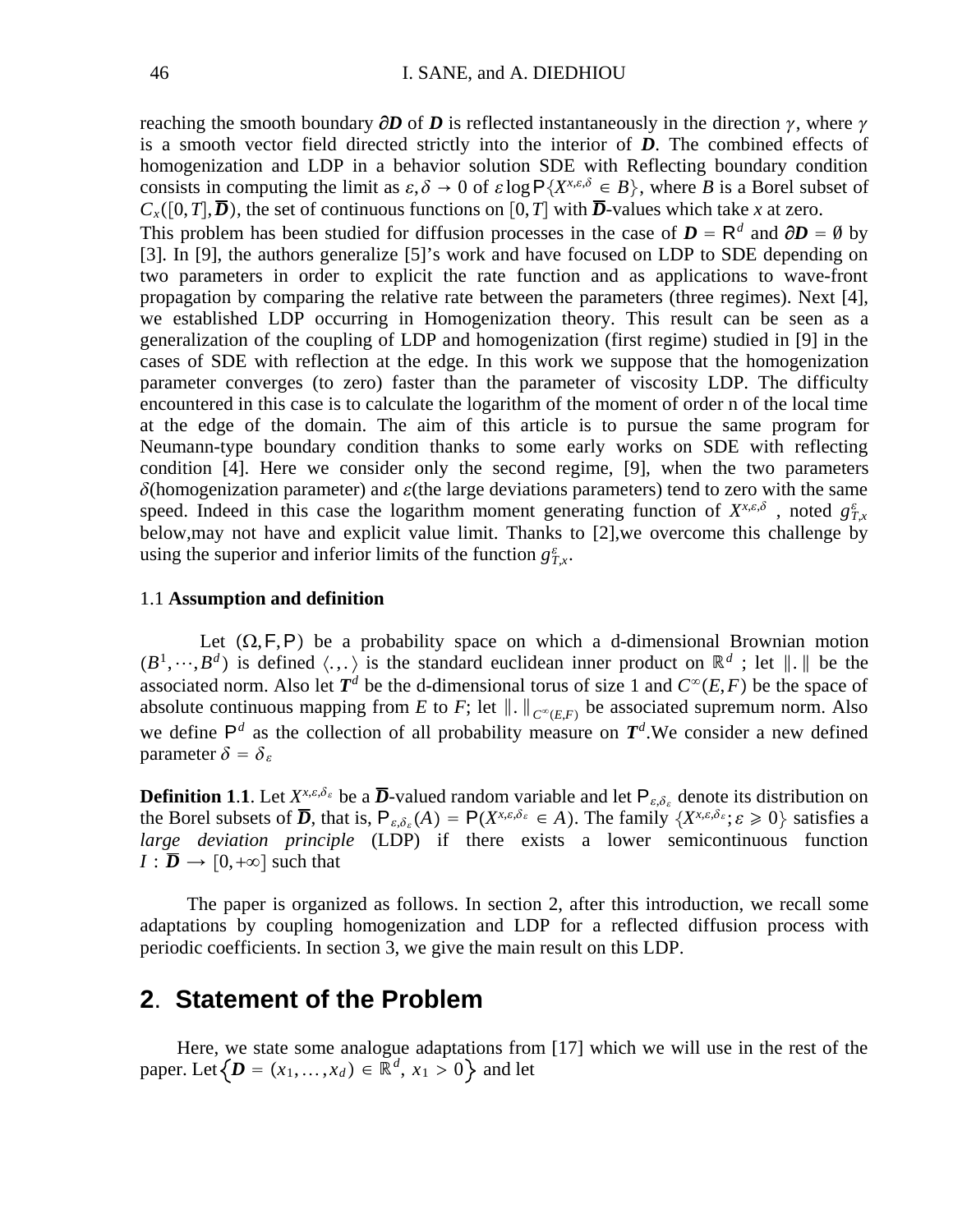$$
L_{\varepsilon,\delta_{\varepsilon}} = \frac{\varepsilon}{2} \sum_{i,j=1}^{d} a_{ij} \left( \frac{x}{\delta_{\varepsilon}} \right) \frac{\partial^{2}}{\partial x_{i} \partial x_{j}} + \frac{\varepsilon}{\delta_{\varepsilon}} \sum_{i=1}^{d} b_{i} \left( \frac{x}{\delta_{\varepsilon}} \right) \frac{\partial}{\partial x_{i}} + \sum_{i=1}^{d} c_{i} \left( \frac{x}{\delta_{\varepsilon}} \right) \frac{\partial}{\partial x_{i}},
$$
  
\n $x \in \mathbf{D},$  (1)

$$
\Gamma_{\delta_{\varepsilon}} = \sum_{i=1}^{d} \gamma_{i} \left( \frac{x}{\delta_{\varepsilon}} \right) \frac{\partial}{\partial x_{i}}, \, x \in \partial D, \tag{2}
$$

;

be given (with  $\varepsilon > 0$ ). We also set

$$
L_{\lambda} = \frac{1}{2} \sum_{i,j=1}^{d} a_{ij}(x) \frac{\partial^2}{\partial x_i \partial x_j} + \sum_{i=1}^{d} \frac{\partial}{\partial x_i} (b_i + \lambda c_i)(x), x \in \mathbb{R}^d,
$$
 (3)

and require the following :

(H1) *L* is uniformly elliptic and the matrix  $a(x) = (a_{ij}(x))$  can be factored as  $\sigma^t(x)\sigma(x)$ . (H2) The functions  $\sigma : \mathbb{R}^d \to \mathbb{R}^{d \times d}$ ,  $b : \mathbb{R}^d \to \mathbb{R}^d$ ,  $c : \mathbb{R}^d \to \mathbb{R}^d$  and  $\gamma : (\partial D \approx \mathbb{R}^{d-1}) \to \mathbb{R}^d$ are smooth and periodic of period 1 in each variable, and  $\gamma_1(x) = 1$ .

The differential operator inside *D* together with the boundary condition  $\Gamma_{\delta_{\varepsilon}} u = 0$  on  $\partial D$ determines a unique diffusion process  $X^{x,\varepsilon,\delta_{\varepsilon}}$  in  $\overline{D}$  which called  $(L_{\varepsilon,\delta_{\varepsilon}},\Gamma_{\delta_{\varepsilon}})$ -diffusion, such a process  $X^{x,\varepsilon,\delta_{\varepsilon}}$  with its local time  $\phi^{\varepsilon,\delta_{\varepsilon}}$  on  $\partial D$  according to [17] satisfies the following SDE in *D*:

$$
X_t^{x,\varepsilon,\delta_{\varepsilon}} - x = \sqrt{\varepsilon} \int_0^t \sigma \left( \frac{X_s^{x,\varepsilon,\delta_{\varepsilon}}}{\delta_{\varepsilon}} \right) dB_s + \int_0^t \alpha \left( \frac{X_s^{x,\varepsilon,\delta_{\varepsilon}}}{\delta_{\varepsilon}} \right) ds
$$
  
+ 
$$
\int_0^t \gamma \left( \frac{X_s^{x,\varepsilon,\delta_{\varepsilon}}}{\delta_{\varepsilon}} \right) d\phi_s^{\varepsilon,\delta_{\varepsilon}};
$$
  
the drift  $\alpha$  is defined as  $\alpha \left( \frac{X_t^{x,\varepsilon,\delta_{\varepsilon}}}{\delta_{\varepsilon}} \right) = \frac{\varepsilon}{\delta_{\varepsilon}} b \left( \frac{X_t^{x,\varepsilon,\delta_{\varepsilon}}}{\delta_{\varepsilon}} \right) + c \left( \frac{X_t^{x,\varepsilon,\delta_{\varepsilon}}}{\delta_{\varepsilon}} \right)$ 

 $X_t^{1,x,\varepsilon,\delta_{\varepsilon}} \geq 0$ ,  $\phi_t^{\varepsilon,\delta_{\varepsilon}}$  is continuous and increasing,  $\phi_0 = 0$ , and

$$
\int_0^t X_s^{1,x,\varepsilon,\delta_{\varepsilon}} d\phi_s^{\varepsilon,\delta_{\varepsilon}} = 0, t > 0,
$$

where  $X^{1,x,\varepsilon,\delta_{\varepsilon}}$  denotes the first component of  $X^{x,\varepsilon,\delta_{\varepsilon}}$ . We recall that  $\boldsymbol{D} = \mathbb{R}_+^* \times \mathbb{R}^{d-1}$ , so that  $X^{x,\epsilon,\delta}$  lives is  $\overline{D}$ , that is,  $X^{1,x,\epsilon,\delta_{\epsilon}}$  remains non-negative and  $\phi^{\epsilon,\delta_{\epsilon}}$  increases when and only when  $X^{1,x,\varepsilon,\delta_{\varepsilon}}$  is zero.

Let  $\hat{X}$  denote the unique diffusion with values in the *d*-dimensional torus  $T<sup>d</sup>$ , whose generator is  $L_{\lambda}$ . It is well known that  $\hat{X}$  is ergodic. We denote by  $\mu$  its unique invariant measure. In order for the diffusion  $X^{x,\varepsilon,\delta_{\varepsilon}}$  to satisfy an LDP, we need the following be in force. Now we set

$$
\overline{a} := \inf_{\phi \in C^{\infty}(\mathsf{T}^d)} \sup_{\mu \in \mathsf{P}(\mathsf{T}^d)} \int_{\mathsf{T}^d} (I + \nabla \phi)^*(x) a(x) \ (I + \nabla \phi)(x) \ \mu(dx),
$$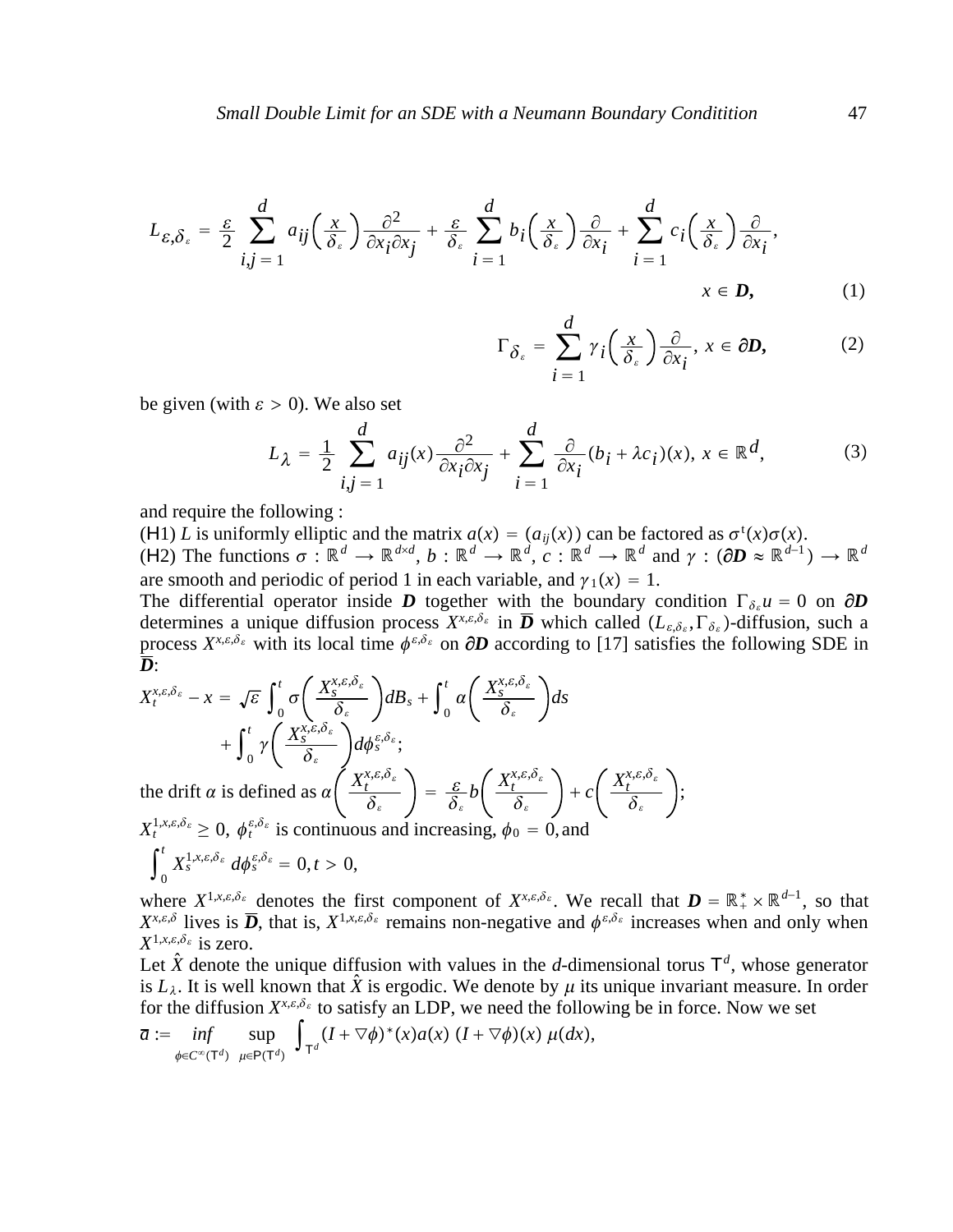$$
\overline{c} := \inf_{\phi \in C^{\infty}(\mathsf{T}^d)} \sup_{\mu \in \mathsf{P}(\mathsf{T}^d)} \int_{\mathsf{T}^d} \left[ c + \frac{1}{\lambda} (b + L_{\lambda} \phi) \right](x) \mu(dx).
$$

Then we write  $u = H\varphi$  for the solution  $u$  of :

$$
\begin{cases}\nL_{\lambda}u = 0 & \text{in } D \\
u = \varphi & \text{on } \partial D.\n\end{cases}
$$
\n(4)

Then H sends functions defined on  $\partial D$  to functions defined on  $\overline{D}$ , while ΓH sends functions defined on  $\partial D$  to functions on  $\partial D$ , where  $\Gamma = \sum_{i=1}^{d} \gamma_i(x) \frac{\partial}{\partial x_i}$ . There exists a unique Markov process on **∂***D* with generator ΓH. By the periodicity assumption, this process induce a Markov process on  $T^{d-1}$ ; let  $\tilde{\mu}$  be the invariant measure of the induced Markov process. And we set

$$
\overline{\gamma} := \int_{\mathsf{T}^{d-1}} (I + \nabla \phi)(x) \gamma(x) \tilde{\mu}(dx).
$$

We consider the  $T^d$ -values pull-back  $\hat{X}^{\varepsilon,\delta_{\varepsilon}}_t := \frac{1}{\delta_{\varepsilon}} X^{\varepsilon,\delta,\delta}_{\left(\frac{\delta_{\varepsilon}}{\sqrt{\varepsilon}}\right)}$  $\left(\frac{\delta_{\varepsilon}}{\sigma_{\varepsilon}}\right)^2 t$  which satisfies the following reflecting SDE :

$$
\hat{X}_{t}^{x,\varepsilon,\delta_{\varepsilon}} - \frac{x}{\delta_{\varepsilon}} = \int_{0}^{t} \sigma\left(\hat{X}_{s}^{x,\varepsilon,\delta_{\varepsilon}}\right) dB_{s}^{\varepsilon,\delta_{\varepsilon}} + \int_{0}^{t} \overline{\alpha}\left(\hat{X}_{s}^{x,\varepsilon,\delta_{\varepsilon}}\right) ds \n+ \int_{0}^{t} \gamma\left(\hat{X}_{s}^{x,\varepsilon,\delta_{\varepsilon}}\right) d \widehat{\phi}_{s}^{\varepsilon,\delta_{\varepsilon}} ;\n\text{the drift } \overline{\alpha} \text{ is defined as } \overline{\alpha}\left(\hat{X}_{t}^{x,\varepsilon,\delta_{\varepsilon}}\right) = \frac{\varepsilon}{\delta_{\varepsilon}} b\left(\hat{X}_{t}^{x,\varepsilon,\delta_{\varepsilon}}\right) + \frac{\delta_{\varepsilon}}{\varepsilon} c\left(\hat{X}_{t}^{x,\varepsilon,\delta_{\varepsilon}}\right);
$$

 $\hat{X}^{1,x,\varepsilon,\delta_{\varepsilon}}_t \geq 0, \ \widehat{\phi}^{\varepsilon,\delta_{\varepsilon}}_s \ := \ \frac{1}{\delta_{\varepsilon}} X^{x,\varepsilon,\delta}_{\left(\frac{\delta_{\varepsilon}}{\sqrt{\varepsilon}}\right)}$  $\left(\frac{\delta_{\varepsilon}}{\sigma_{\varepsilon}}\right)^2 t$  is continuous and increasing, and  $\int_0^t$  $\hat{X}^{1,x,\varepsilon,\delta_{\varepsilon}}_{s}$  *d*  $\widehat{\phi}$  $\widehat{\phi}^{\varepsilon,\delta_{\varepsilon}}_{s}=0;$ 

and with the generator inside the interior of  $D$  is given by

$$
\overline{L}_{\varepsilon,\delta_{\varepsilon}}:=\frac{1}{2}\sum_{i,j=1}^da_{ij}(x)\frac{\partial^2}{\partial x_i\partial x_j}+\sum_{i=1}^db_i(x)\frac{\partial}{\partial x_i}+\frac{\delta_{\varepsilon}}{\varepsilon}\sum_{i=1}^dc_i(x)\frac{\partial}{\partial x_i},\ x\in T^d.
$$

Let  $\mu_{\varepsilon, \delta_{\varepsilon}}$  be the unique invariant measure of  $\hat{X}^{\varepsilon, \delta_{\varepsilon}}$ . Our main hypothesis is (H3)  $\varepsilon \rightarrow 0$  $\lim \frac{\delta_{\varepsilon}}{\varepsilon} = \lambda.$ 

Then we notice that :  $\overline{L}_{\varepsilon,\delta_{\varepsilon}} \to L_{\lambda}$  and  $\mu_{\varepsilon,\delta_{\varepsilon}} \to \mu_{\lambda}$  when  $\varepsilon$  tends to zero, and according to [9] we may state the lemma that follows.

**Lemma 2.1.** *Under (H.1), (H.2), (H.3) the*  $(\overline{L}_{\varepsilon,\delta_{\varepsilon}},\Gamma_{\delta_{\varepsilon}})$ -diffusion  $\hat{X}^{\varepsilon,\delta_{\varepsilon}}$  converges in law to the  $(L_0, \Gamma_0)$ -diffusion X as  $\varepsilon \downarrow 0$ . Moreover on the space  $C([0, T], T^{2d+1})$  equipped with the *sup-norm topology,*

$$
\left(\hat{X}^{\varepsilon,\delta_{\varepsilon}},M^{\hat{X}^{\varepsilon,\delta_{\varepsilon}}},\hat{\phi}^{\varepsilon,\delta_{\varepsilon}}\right)\to(X,M^X,\phi)
$$

*where*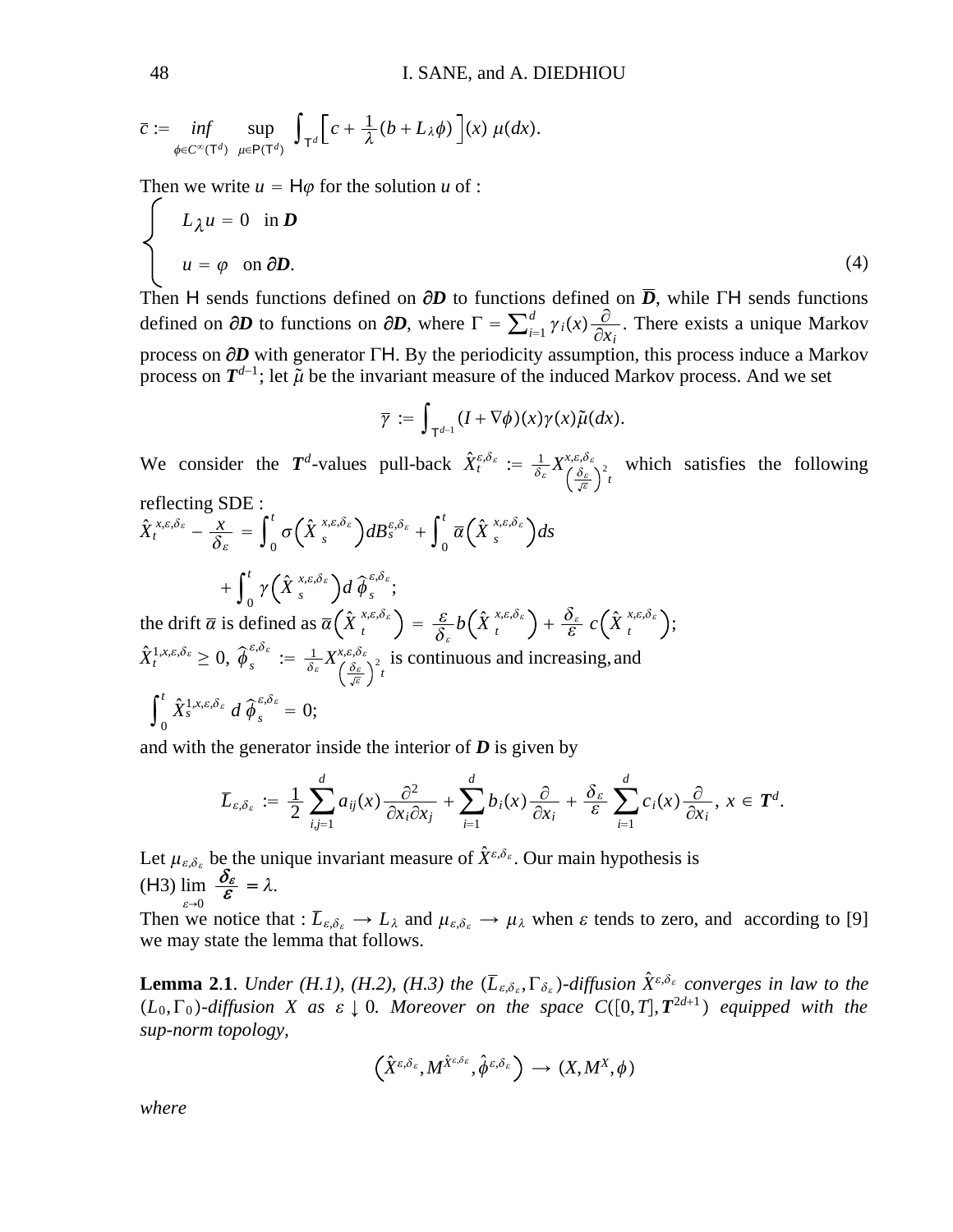$\bullet M_t^{\hat{X}^{\varepsilon,\delta_{\varepsilon}}} = \int_0^t \left( I + \nabla \hat{b} \right) \sigma \left( \hat{X}_s^{\varepsilon,\delta_{\varepsilon}} \right) dB_s^{\varepsilon,\delta_{\varepsilon}},$ •  $M^X$  is the martingale part of X and  $\phi$  (resp.  $\hat{\phi}^{\varepsilon,\delta_{\varepsilon}}$ ) is the local time of X (resp.  $\hat{X}^{\varepsilon,\delta_{\varepsilon}}$ ).

## **3**. **Large Deviation Principle**

The aim of this section is to prove that the family of  $(\overline{L}_{\varepsilon,\delta_{\varepsilon}}, \Gamma_{\delta_{\varepsilon}})$ -diffusion  $\hat{X}^{\varepsilon,\delta_{\varepsilon}}$  has a large deviations principle for details of the calculation of the logarithm of the local n-order time see [4]. Let  $y \in \mathbb{R}^d$ , we denote by  $\mathbf{1}^{st}(y)$  the transposed *d*-dimensional vector  $(y_1, 0, \ldots, 0)$ . Let us define, for each  $T > 0$  and  $x \in \mathbb{R}^d$ 

$$
g_{T,x}^{\varepsilon}(\theta) = \varepsilon \log \mathsf{E}\Big[\exp\Big(\frac{1}{\varepsilon} \Big\langle \theta, X_T^{x,\varepsilon,\delta_{\varepsilon}} \Big\rangle\Big)\Big] \quad \varepsilon > 0 \,, \, \theta \in \mathbb{R}^d.
$$
  

$$
\mathsf{J}_{\lambda}(\theta) := \frac{1}{2} \langle \theta, \overline{a}\theta \rangle + \langle \overline{c} + (\det \overline{a})^{-1} \overline{\gamma}_1, \theta \rangle
$$
  

$$
g_{\lambda}^{T,x}(\theta) = \lim_{\varepsilon \to 0} g_{T,x}^{\varepsilon}(\theta) = \lim_{\varepsilon \to 0} \varepsilon \log \mathsf{E}\Big[\exp\Big(\frac{1}{\varepsilon} \Big\langle \theta, X_T^{x,\varepsilon,\delta_{\varepsilon}} \Big\rangle\Big)\Big]
$$

$$
g_{\lambda}^{T,x}(\theta) = \lim_{\varepsilon \to 0} g_{T,x}^{\varepsilon}(\theta) = \lim_{\varepsilon \to 0} \varepsilon \log \mathsf{E} \big[ \exp \big( \frac{1}{\varepsilon} \big\langle \theta, X_T^{x,\varepsilon,\delta_{\varepsilon}} \big\rangle \big)
$$

exists uniformly with respect to  $x \in \mathbb{R}^d$ .

$$
g_\lambda^{T,x}(\theta) = \langle x,\theta\rangle + T\overline{\mathsf{J}}(\theta)
$$

**Theorem 3.1**. (Main result) *For all T* > 0*,we assume that the hypothesis*  $(H. 1)$ *,* $(H. 2)$  *and H*. 3 *hold true. Then we have*

$$
\lim_{\varepsilon \to 0} \inf g_{T,x}^{\varepsilon}(\theta) \ge \langle x, \theta \rangle + T(\mathbf{J}_{\lambda}(\theta) + \beta_1(\theta)),
$$
  

$$
\lim_{\varepsilon \to 0} \sup g_{T,x}^{\varepsilon}(\theta) \le \langle x, \theta \rangle + T(\mathbf{J}_{\lambda}(\theta) + \beta_2(\theta)),
$$

*where*

$$
\beta_1(\theta) = \frac{\lambda^2}{2} \inf_{\psi \in C^{\infty}(\mathbf{T}^d)} \left\{ \int_{\mathbf{T}^d} ||\sigma^*(x)\nabla \psi(x)||\mu_{\lambda}(x) \right\},
$$
  

$$
\beta_2(\theta) = \frac{\lambda^2}{2} \inf_{\psi \in C^{\infty}(\mathbf{T}^d)} \sup_{\mu \in \mathbf{P}(\mathbf{T}^d)} \left\{ \int_{\mathbf{T}^d} ||\sigma^*(x)\nabla \psi(x)||\mu(x) \right\}.
$$

*Finally, set*

$$
I_{\lambda}^{T,x}(\eta) = \sup_{\theta} \left\{ \langle \eta, \theta \rangle - g_{\lambda}^{T,x}(\theta) \right\} = \sup_{\theta} \left\{ \langle \eta - x, \theta \rangle - T \mathsf{J}_{\lambda}(\theta) \right\} = T \mathsf{J} \left( \frac{\eta - x}{T} \right),
$$

*Then for every set T on B* $(\mathbb{R}^d)$ ,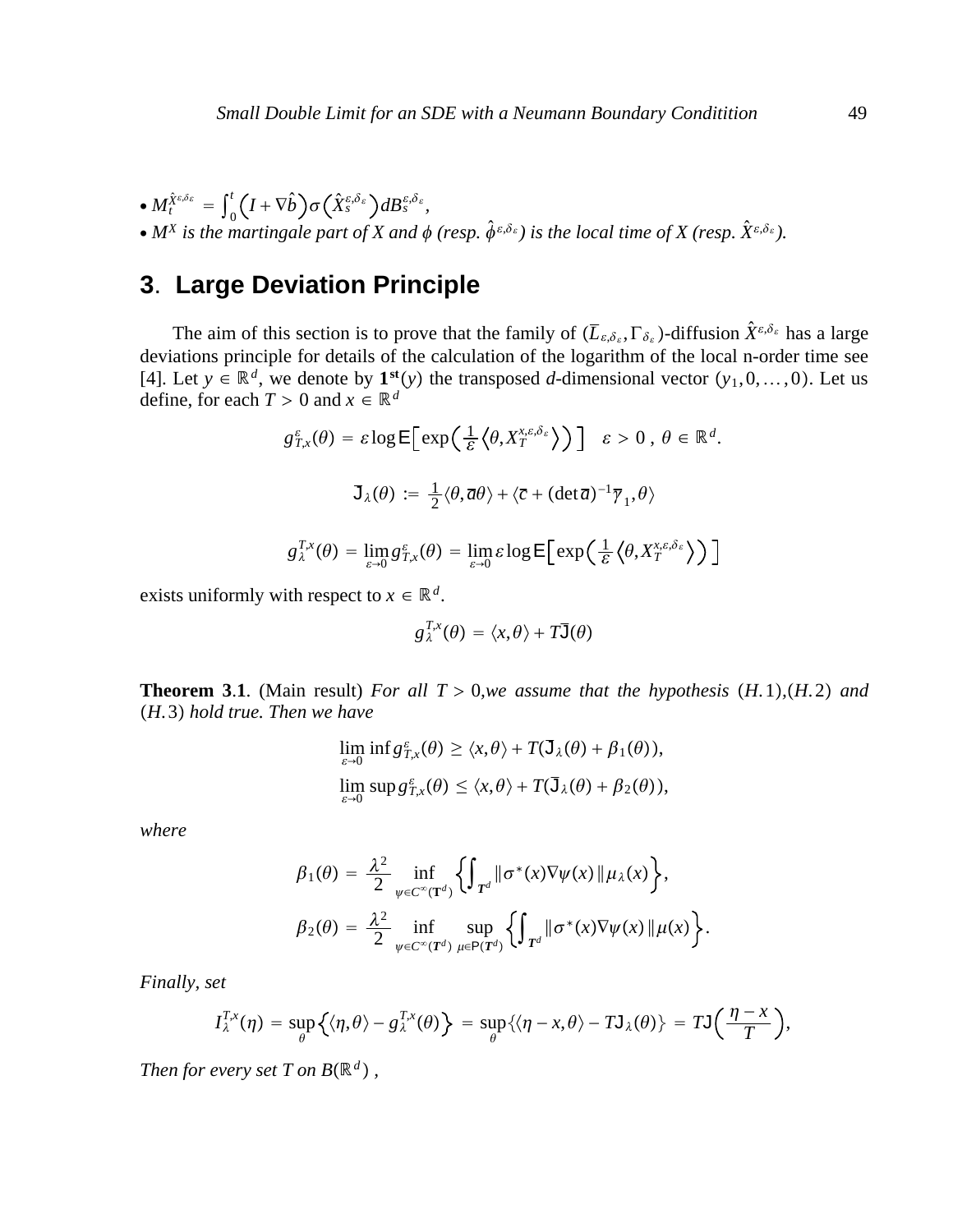$$
\lim_{\varepsilon \to 0} \inf \varepsilon \log \mathsf{P}(X^{\chi, \varepsilon, \delta_{\varepsilon}} \in \mathsf{T}) \geq - \inf_{\eta \in \mathring{T}} I_{\lambda}^{T, \chi}(\eta).
$$
\n
$$
\lim_{\varepsilon \to 0} \sup \varepsilon \log \mathsf{P}(X^{\chi, \varepsilon, \delta_{\varepsilon}} \in \mathsf{T}) \leq - \inf_{\eta \in \mathsf{T}} I_{\lambda}^{T, \chi}(\eta).
$$

*Proof.* Thanks to Baxendale & Stroock [2], we characterize the LDP with inequality of deviation on the logarithm moment generating function. ∗*Step*1 :

Let  $\phi \in C^{\infty}(\overline{D})$  be a bounded, smooth and  $\mathbb{R}^d$ -values funtions. Let us set  $v : \overline{D} \to \mathbb{R}^d$  solution of the system (1) such that  $Lv = \overline{\gamma} - (I + \nabla \phi)\gamma$ . By the Itô formula, we have

$$
\hat{X}_{t}^{\varepsilon,\delta_{\varepsilon}} = X_{t}^{x,\varepsilon,\delta_{\varepsilon}} + \delta_{\varepsilon} \left[ \phi \left( \frac{X_{t}^{x,\varepsilon,\delta_{\varepsilon}}}{\delta_{\varepsilon}} \right) - \phi \left( \frac{x}{\delta_{\varepsilon}} \right) \right] + \delta_{\varepsilon} \left[ \nu \left( \frac{X_{t}^{x,\varepsilon,\delta_{\varepsilon}}}{\delta_{\varepsilon}} \right) - \nu \left( \frac{x}{\delta_{\varepsilon}} \right) \right]
$$
\n
$$
- \frac{\varepsilon}{\delta_{\varepsilon}} \left( \frac{\delta_{\varepsilon}}{\varepsilon} - \lambda \right) \int_{0}^{t} \langle \nabla(\phi + \nu), c \rangle \left( \frac{X_{t}^{x,\varepsilon,\delta_{\varepsilon}}}{\delta_{\varepsilon}} \right) ds - \sqrt{\varepsilon} \int_{0}^{t} \langle \nabla \nu, \sigma \rangle \left( \frac{X_{t}^{x,\varepsilon,\delta_{\varepsilon}}}{\delta_{\varepsilon}} \right) dB_{S} K_{t}^{\varepsilon,\delta_{\varepsilon}} \tag{5}
$$

$$
=x+\int_0^t\left[c+\frac{1}{\lambda}(b+L_{\lambda}\phi)\right]\left(\frac{X_t^{x,\varepsilon,\delta_{\varepsilon}}}{\delta_{\varepsilon}}\right)ds+\overline{\gamma}\int_0^t\left(1+\frac{1}{\lambda}\int_s^{x,\varepsilon,\delta_{\varepsilon}}\in\partial D\right)\frac{d\phi_s^{\varepsilon,\delta_{\varepsilon}}+\sqrt{\varepsilon}M_t^{\frac{1}{\delta_{\varepsilon}}}X_t^{x,\varepsilon,\delta_{\varepsilon}}}{\delta_{\varepsilon}}
$$

.

Since  $\int_{T^{d-1}} \Gamma \varphi(x) \tilde{\mu}(dx) = 0$  then one can easy show that

$$
\lim_{\varepsilon \to 0} \mathsf{E} \left\{ \max_{0 \le t \le T} \left\| \delta_{\varepsilon} \left[ \nu \left( \frac{X_t^{x, \varepsilon, \delta_{\varepsilon}}}{\delta_{\varepsilon}} \right) - \nu \left( \frac{x}{\delta_{\varepsilon}} \right) \right] + K_t^{\varepsilon, \delta_{\varepsilon}} \right\| \right\} = 0. \tag{6}
$$

From (6) and with the fact that all functions and coefficients  $\phi, v, \nabla v, \nabla \phi$  are regulars, we deduct that  $X^{x,\epsilon,\delta_{\epsilon}}$  and  $\hat{X}^{\epsilon,\delta_{\epsilon}}$  are indistinguishable. ∗*Step*2 :

Fix  $\theta$  and introduce the logarithm moment generating function  $g_t^{\varepsilon,\delta_\varepsilon}$  defined on  $\mathbb{R}^d$  with -values:

$$
g_t^{\varepsilon, \delta_{\varepsilon}}(\theta) = \varepsilon \log \mathsf{E} \left\{ \exp \left( \frac{1}{\varepsilon} \left\langle \theta, \hat{X}_t^{\varepsilon, \delta_{\varepsilon}} \right\rangle \right) \right\}
$$
  
=  $(\theta, x) + \varepsilon \log \mathsf{E} \left\{ \exp \left( \frac{1}{\varepsilon} \left\langle \theta, \int_0^t \left[ c + \frac{1}{\lambda} (b + L_{\lambda} \phi) \right] \left( \frac{X_s^{x, \varepsilon, \delta_{\varepsilon}}}{\delta_{\varepsilon}} \right) \right\} ds$   
+  $\overline{\gamma} \int_0^t \mathbf{1} \left\{ X_s^{x, \varepsilon, \delta_{\varepsilon}} \in \partial \mathbf{D} \right\} d\phi_s^{\varepsilon, \delta_{\varepsilon}} + \sqrt{\varepsilon} M_t^{\frac{1}{\delta_{\varepsilon}}} X_t^{x, \varepsilon, \delta_{\varepsilon}} \right\} \right\}.$  (7)

By Girsanov formula, we have

$$
g_{t}^{\varepsilon,\delta_{\varepsilon}}(\theta) = \langle \theta, x \rangle + \varepsilon \hat{\mathsf{E}} \left\{ \exp \left( \frac{1}{\varepsilon} \left\langle \theta, \int_{0}^{t} \left[ c + \frac{1}{\lambda} (b + L_{\lambda} \phi) \right] \left( \frac{X_{s}^{x,\varepsilon,\delta_{\varepsilon}}}{\delta_{\varepsilon}} \right) ds \right. \right) \right\}
$$

$$
+ \frac{1}{\varepsilon} \left\langle \theta, \overline{\gamma} \int_{0}^{t} \mathbf{1}_{\left\{ X_{s}^{x,\varepsilon,\delta_{\varepsilon}} \in \partial \mathbf{D} \right\}} d\phi_{s}^{\varepsilon,\delta_{\varepsilon}} \right\rangle + \frac{1}{2\varepsilon} \left\langle \theta, M_{t}^{\frac{1}{\delta_{\varepsilon}} X_{t}^{x,\varepsilon,\delta_{\varepsilon}}} \theta \right\rangle_{t} \right\rangle \right\}.
$$

$$
(8)
$$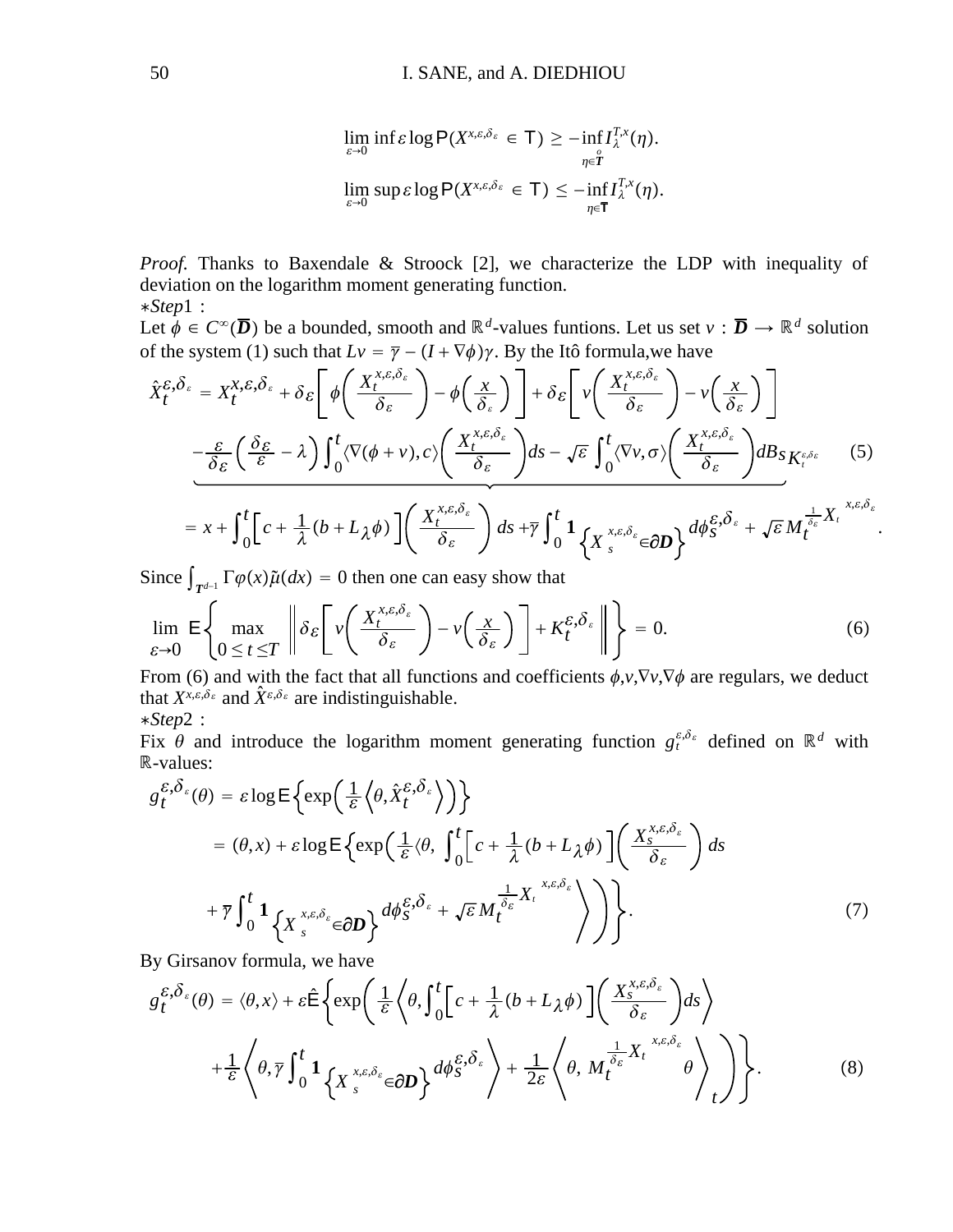where

$$
\frac{d\hat{P}}{dP} := \exp\left(\frac{1}{\sqrt{\varepsilon}}\left\langle \theta, M_t^{\frac{1}{\delta_{\varepsilon}}X_t}, \xi, \delta_{\varepsilon} \right\rangle - \frac{1}{2\varepsilon}\left\langle \theta, \left\langle M_t^{\frac{1}{\delta_{\varepsilon}}X_t}, \xi, \delta_{\varepsilon} \right\rangle + \left\langle M_t^{\frac{1}{\delta_{\varepsilon}}X_t}, \xi, \delta_{\varepsilon} \right\rangle \right\rangle, \text{ denoting the quadratic variation of } M_t^{\frac{1}{\delta_{\varepsilon}}X_t}, \xi, \delta_{\varepsilon} \right\rangle, \text{ and } M_t^{\frac{1}{\delta_{\varepsilon}}X_t} \left\langle \theta, \left\langle M_t^{\frac{1}{\delta_{\varepsilon}}X_t}, \xi, \delta_{\varepsilon} \right\rangle \right\rangle.
$$

$$
\mathfrak{I}(z,\theta) := \left\langle \theta, \left[ c + \frac{1}{\lambda} (b + L_{\lambda} \phi) \right] (z) \right\rangle + \frac{1}{2} \left\langle \theta, \left\langle M_{\phi(z)}^X \right\rangle \theta \right\rangle, \, z \in \overline{\mathcal{D}},
$$

and consider the solution of the following Poisson equation, with zero integral against the measure  $\mu_{\lambda}: L\psi = \overline{3} - 3$ , with

$$
\overline{\mathfrak{I}}(\theta) := \int_{\mathbf{T}^d} \mathfrak{I}(x,\theta) \mu_{\lambda}(dx),\tag{9}
$$

such that  $\int_{T^d} \psi(x) \mu(dx) = 0$ , and

$$
\left(\frac{\delta_{\varepsilon}}{\sqrt{\varepsilon}}\right)^{2}\left[\psi\left(\frac{X_{t}^{x,\varepsilon,\delta_{\varepsilon}}}{\delta_{\varepsilon}}\right)-\psi\left(\frac{x}{\delta_{\varepsilon}}\right)\right]=\beta_{t}^{\varepsilon,\delta_{\varepsilon}}+\int_{0}^{t}L_{\lambda}\psi\left(\frac{X_{s}^{x,\varepsilon,\delta_{\varepsilon}}}{\delta_{\varepsilon}}\right)ds,
$$
\n(10)

where

$$
\beta_t^{\varepsilon,\delta_{\varepsilon}} := \left[ \left( \frac{\delta_{\varepsilon}}{\varepsilon} - \lambda \right) \int_0^t \langle \nabla \psi, c \rangle \left( \frac{X_s^{x,\varepsilon,\delta_{\varepsilon}}}{\delta_{\varepsilon}} \right) ds + \frac{\delta_{\varepsilon}}{\varepsilon} \int_0^t \langle \nabla \psi, \gamma \rangle \left( \frac{X_s^{x,\varepsilon,\delta_{\varepsilon}}}{\delta_{\varepsilon}} \right) \mathbf{1}_{\left\{ X_s^{x,\varepsilon,\delta_{\varepsilon}} \in \partial \mathbf{D} \right\}} d\phi_s^{\varepsilon,\delta_{\varepsilon}} \right] + \frac{\delta_{\varepsilon}}{\sqrt{\varepsilon}} \int_0^t \langle \nabla \psi, \sigma \rangle \left( \frac{X_s^{x,\varepsilon,\delta_{\varepsilon}}}{\delta_{\varepsilon}} \right) dB_s \right].
$$
\n(11)

From (8) we have, taking into account to (10) and (11),

$$
g_t^{\varepsilon, \delta_{\varepsilon}}(\theta) = \langle x, \theta \rangle + t \langle \overline{3}, \theta \rangle + \varepsilon \log \hat{E} \left\{ \exp \left( \frac{1}{\varepsilon} \left\langle \theta, \overline{\gamma} \int_0^t \mathbf{1}_{\left\{ X_s^{\chi, \varepsilon, \delta_{\varepsilon}} \in \partial \mathbf{D} \right\}} d\phi_s^{\varepsilon, \delta_{\varepsilon}} + \beta_t^{\varepsilon, \delta_{\varepsilon}} \right. \right) \right\}
$$
\n
$$
- \left( \frac{\delta_{\varepsilon}}{\varepsilon} \right)^2 \left[ \psi \left( \frac{X_s^{\chi, \varepsilon, \delta_{\varepsilon}}}{\delta_{\varepsilon}} \right) - \psi \left( \frac{x}{\delta_{\varepsilon}} \right) \right] \right\}.
$$
\n(12)

Since  $\int_0^t$  $\int_{0}^{t} X_s^{1,x,\epsilon,\delta_{\varepsilon}} d\phi_s^{\epsilon,\delta_{\varepsilon}} = 0$ , then the measures  $d\phi_t^{\epsilon,\delta_{\varepsilon}}$  is *a.s.* carried by the set  $\left\{t : X_t^{1,x,\epsilon,\delta_{\varepsilon}} = 0\right\}$ , *i.e.* this set is the support of the local times. From this we have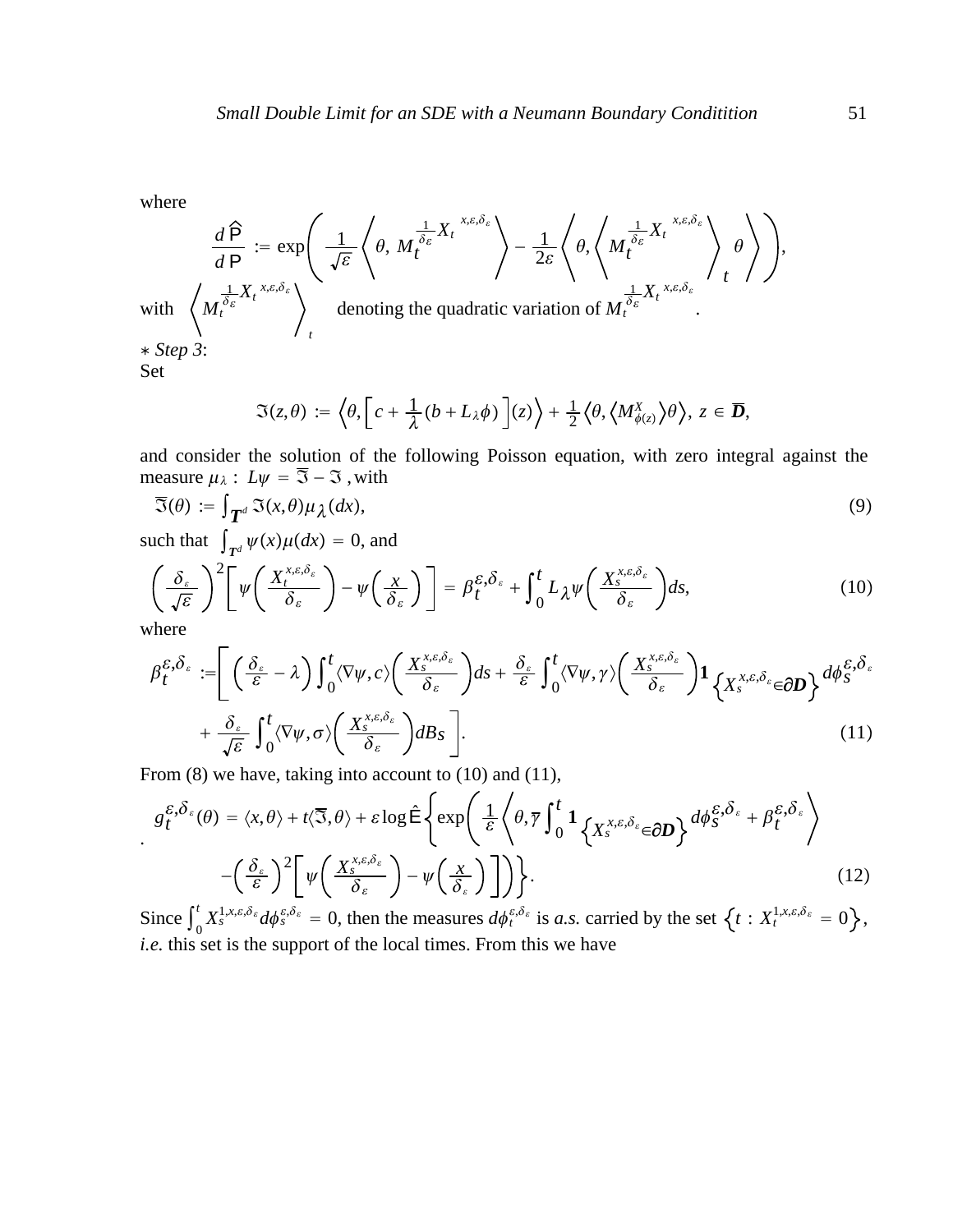$$
g_{t}^{\varepsilon,\delta_{\varepsilon}}(\theta) = \langle x,\theta \rangle + t\langle \overline{3},\theta \rangle
$$
  
+  $\varepsilon \log \hat{\mathsf{E}} \left\{ \exp \left( \frac{1}{\varepsilon} \left\langle \theta, \overline{\gamma} \int_{0}^{\sqrt{\varepsilon}} \frac{\sqrt{\varepsilon}}{\delta_{\varepsilon}} \right\rangle^{2} t \right\}$   
+  $\varepsilon \log \hat{\mathsf{E}} \left\{ \exp \left( \frac{1}{\varepsilon} \left\langle \theta, \beta_{t}^{\varepsilon,\delta_{\varepsilon}} \right\rangle - \left( \frac{\delta_{\varepsilon}}{\varepsilon} \right)^{2} \left[ \psi \left( \hat{X}_{t}^{\varepsilon,\delta_{\varepsilon}} \right) - \psi \left( \frac{x}{\delta_{\varepsilon}} \right) \right] \right] \right\}.$  (13)

By a change of a variable we get

$$
g_{t}^{\varepsilon,\delta_{\varepsilon}}(\theta) = \langle x,\theta \rangle + t\langle \overline{\mathfrak{I}},\theta \rangle + \varepsilon \log \hat{\mathsf{E}} \left\{ \exp \left( \frac{1}{\varepsilon} \left\langle \theta, \overline{\gamma} \int_{0}^{t} \mathbf{1}_{\left\{ X \int_{s}^{1}, x, \varepsilon, \delta_{\varepsilon}} = 0 \right\}} d\hat{\phi}_{S}^{\varepsilon,\delta_{\varepsilon}} \right\rangle \right) \right\} + \varepsilon \log \hat{\mathsf{E}} \left\{ \exp \left( \frac{1}{\varepsilon} \left\langle \theta, \beta_{t}^{\varepsilon,\delta_{\varepsilon}} \right\rangle - \left( \frac{\delta_{\varepsilon}}{\varepsilon} \right)^{2} \left[ \psi \left( \hat{X}_{t}^{\varepsilon,\delta_{\varepsilon}} \right) - \psi \left( \frac{x}{\delta_{\varepsilon}} \right) \right] \right) \right\}.
$$
 (14)

∗ *Step 4*:

First, we prove a result on the tail asymptotic of the local time  $\phi$  (see [4], [17]). Hence, for  $\varepsilon$ small enough we observe that

$$
\varepsilon \log \hat{\mathsf{E}} \left\{ \exp \left( \frac{1}{\varepsilon} \left\langle \theta, \overline{\gamma} \int_0^t \mathbf{1}_{\{X_s^1 = 0\}} d\phi_s \right\rangle \right) \right\} = \varepsilon \log \hat{\mathsf{E}} \left\{ \exp \left( \frac{1}{\varepsilon} \langle \theta_1, \overline{\gamma}_1 \rangle \phi_t \right) \right\}
$$

$$
= \frac{t \langle \theta_1, \overline{\gamma}_1 \rangle}{\det(\overline{a})} + o(1). \tag{15}
$$

Second, one can easily show there exists  $K > 0$  such that

$$
\left(\frac{\delta_{\varepsilon}}{\varepsilon} - \lambda\right) \left\| \int_{0}^{t} \langle \nabla \psi, c \rangle \left(\hat{X}_{S}^{X, \varepsilon, \delta_{\varepsilon}}\right) ds \right\| + \left\| \frac{\delta_{\varepsilon}}{\varepsilon} \int_{0}^{t} \langle \nabla \psi, \gamma \rangle \left(\hat{X}_{S}^{X, \varepsilon, \delta_{\varepsilon}}\right) d\hat{\phi}_{S}^{\varepsilon, \delta_{\varepsilon}} \right\|
$$
\n
$$
+ \left(\frac{\delta_{\varepsilon}}{\varepsilon}\right)^{2} \left\| \psi \left(\hat{X}_{t}^{\varepsilon, \delta_{\varepsilon}}\right) - \psi \left(\frac{x}{\delta_{\varepsilon}}\right) \right\| \leq \left(\frac{\delta_{\varepsilon}}{\varepsilon}\right)^{2} K. \tag{16}
$$

Third, we also have that

$$
\varepsilon \left\| \log \hat{\mathsf{E}} \left\{ \exp \frac{1}{\varepsilon} \left( \frac{\delta_{\varepsilon}}{\sqrt{\varepsilon}} \int_0^t \langle \nabla \psi, \sigma \rangle \left( \hat{X}_{S}^{X, \varepsilon, \delta_{\varepsilon}} \right) dB_{S}^{\varepsilon, \delta_{\varepsilon}} \right) \right\} \right\|
$$
  

$$
\leq \left( \frac{\delta_{\varepsilon}}{\varepsilon} \right)^2 \frac{t}{2} \|\sigma \nabla \psi\|_{C^{\infty}(\mathbf{T})}. \tag{17}
$$

From (15), (16), (17) and in view of (14) we get

$$
t\beta_1+\mathsf{J}_{\lambda}(\theta)\leq \lim_{\varepsilon\to 0}g^{\delta_{\varepsilon}}(\theta)\leq \mathsf{J}_{\lambda}(\theta)+t\beta_2.
$$

These estimates provide the justification for the final assertion of this theorem.

We also have the following tail condition. **Remark 3.1**. For any fixed  $T > 0$ ,  $x \in D$  and  $\alpha \in (0, \frac{1}{2})$ ,  $\beta\rightarrow\infty$ lim sup  $\varepsilon \rightarrow 0$  $\lim_{\varepsilon \to 0} \frac{1}{\varepsilon} \log \mathsf{P} \Big\{ \Big\| X^{x, \varepsilon, \delta_{\varepsilon}}_s \Big\|_{C^{\alpha}([0,T], \boldsymbol{D})} \geq \beta \Big\} = -\infty,$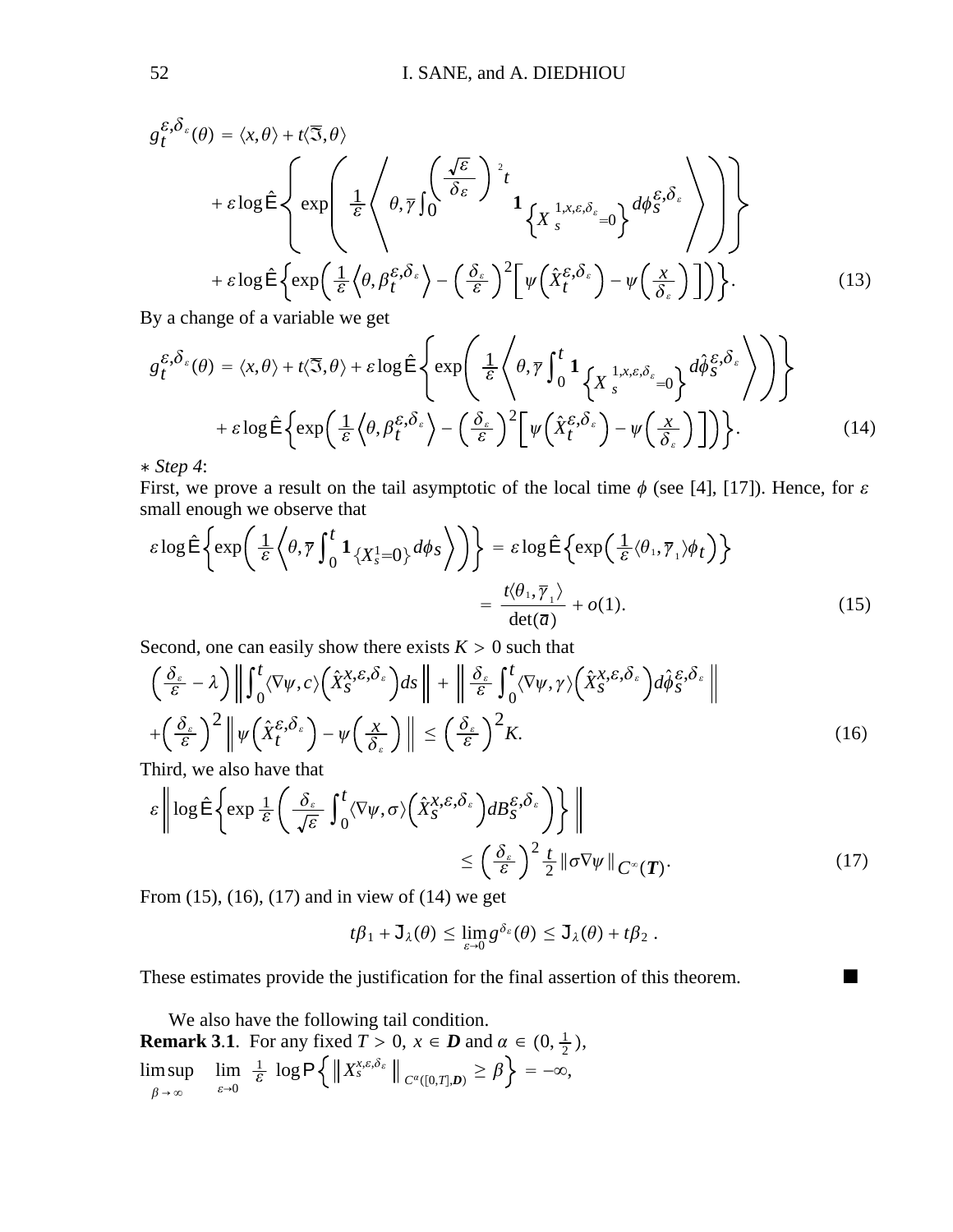where  $C^{\alpha}([0,T], D)$  is the space of Hölder continuous functions of exponent  $\alpha$  from [0,*T*] to *D*.

## **4**. **Conclusion**

We have used the general expression of a function for a family of stochastic equations, with a first-order approximation at the edge of the domain, to generalize the work of [9] with respect to regime 2. Since we are interested in the process trajectory with probability measures, such results may have implications, for both random optimization and statistics, when studying trajectories for density estimates or regression problems [10], [19].

### **Acknowledgments**

The authors would like to thank an anonymous referee for some comments which have led to an improvement of this paper.

### **References**

[1] R. Anderson, and S. Orey, Small random perturbations of dynamical systems with reflecting boundary, *Nagoya Mathematics Journal* **60**, (1976),189–216.

[2] P. H. Baxendale, and D.W. Stroock, Large deviations and stochastic flows of diffeomorphisms, *Probability Theory & Related Fields* **80**, (1988), 169–215.

[3] P. Baldi, Large deviations for diffusions processes with homogenization applications, *Annals of Probability* **19**, (1991), 509–524.

[4] A. Coulibay, A. Diedhiou, and I. Sane , On a Skorokhod problem with small double limit, *Afrika Mathematika* **30**, (2019), 5–9.

[5] A. Dembo, and O. Zeitouni, *Large Deviations Techniques and Applications*, Jones and Bartlett, Boston, 1993.

[6] M. D. Donsker, and S. R. S. Varadhan, Asymptotic evaluation of certain Markov process expectations for large time. I, *Communications in Pure & Applied Mathematics* **28**, (1975), 1-47.

[7] M. D. Donsker, and S. R. S. Varadhan, Asymptotic evaluation of certain Markov process expectations for large time. III, *Communications in Pure & Applied Mathematics* **29**(4), (1976), 389-461.

[8] A. Diedhiou, and C. Manga, Application of homogenization and large deviations to a parabolic semilinear equation, *Journal of Mathematical Analysis & Applications* **342**, (2008),